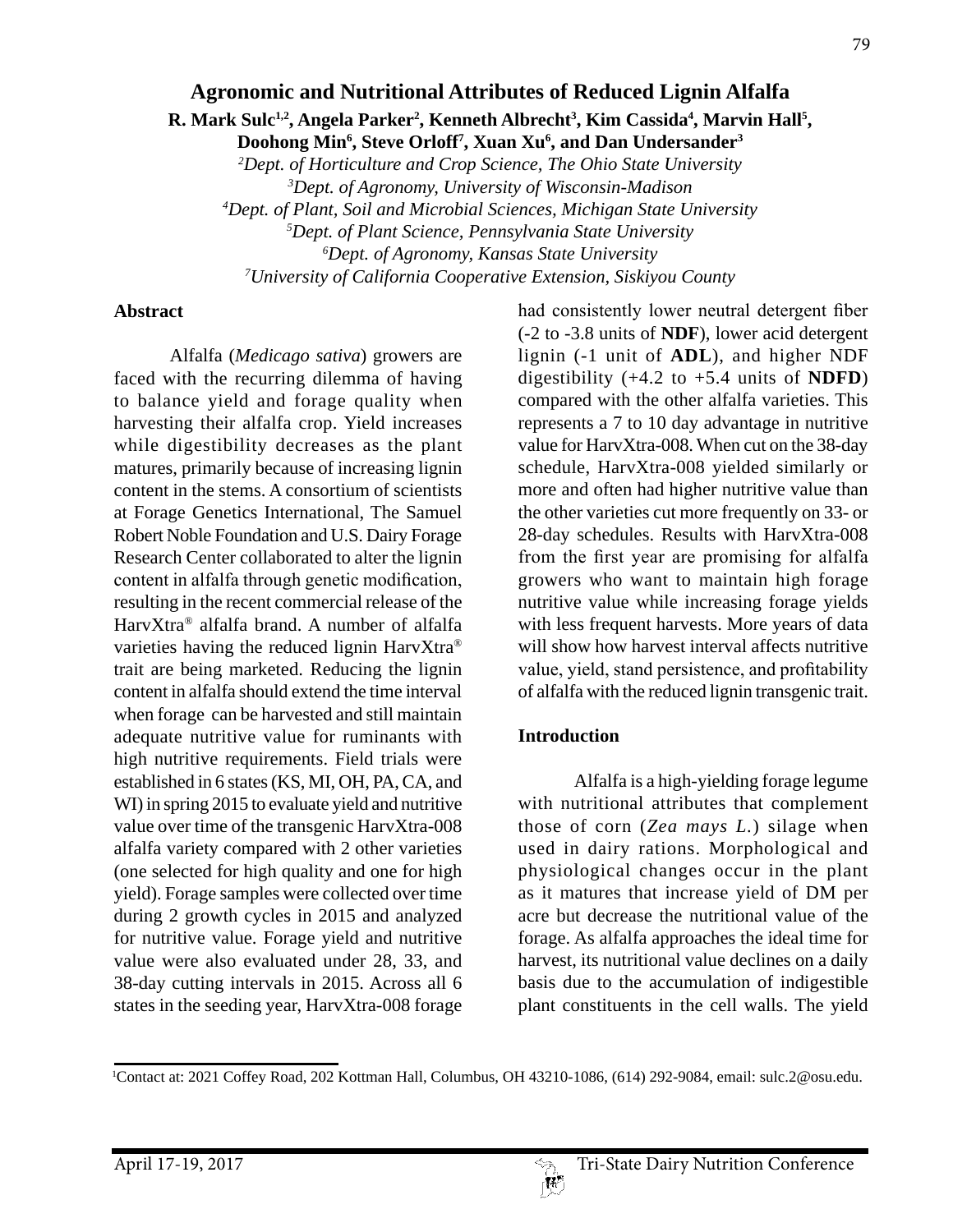increase versus nutritional value decrease is generally greater in the spring and early summer growth cycles than in late summer in humid environments (Brink et al., 2010), corresponding with the growth cycles that produce the largest proportion of the annual DM yield per acre. As a consequence, alfalfa growers are faced with the recurrent dilemma of having to balance forage yield and quality when harvesting their alfalfa crop. Weather conditions in humid environments can delay harvesting of alfalfa so the optimal window of time is often missed, resulting in high forage yield with less than ideal nutritive value for animals with high nutritional requirements. This factor has limited the use of alfalfa on many dairy farms, resulting in corn silage use being more strongly favored due to the ease of one harvest with a more consistent nutritive value content.

Leaves contribute significantly to the nutritive value of alfalfa, while stems contain higher concentrations of compounds that are highly indigestible by ruminant animals. The most important indigestible constituent in stems is lignin, which occurs in association with the thickening of secondary cell walls during the maturation process (Albrecht et al., 1987). Highly lignified plant tissue passes through the animal's digestive system and is not utilized for animal growth and development. Therefore, lignin limits ruminant digestibility, feed intake potential, and energy availability, all of which ultimately result in limiting animal production and performance. In order to significantly alter the potential forage quality of alfalfa, the nutritive value of stems must be improved because that is where most of the lignin is found.

For the past decades, breeders and geneticists have focused particularly on reducing the overall lignin content in alfalfa forage as a means of improving its nutritive value as the plant matures. A consortium of scientists

at Forage Genetics International, The Samuel Robert Noble Foundation and U.S. Dairy Forage Research Center collaborated to alter the lignin content in alfalfa through genetic modification, resulting in the recent commercial release of the HarvXtra® alfalfa brand. Reduced lignin concentration in the plant was achieved by genetic modification using RNA interference to down regulate the Caffeoyl coenzyme A O-methyltransferase (**CCoAOMT**), a technique that essentially suppressed genes that code for specific enzymes in the lignin biosynthesis pathway in alfalfa (McCaslin et al., 2014).

A reduction in lignin content in alfalfa and the associated improvement in digestibility should enable growers to lengthen the time period when alfalfa has acceptable forage quality for animals with high nutritive requirements. Thus, growers would have a wider 'optimal' harvest window of opportunity, making it possible to possibly achieve higher yields by harvesting alfalfa later, while also maintaining acceptable forage nutritive value. One question in particular is whether a reduced lignin content will make it possible to harvest later, with less frequency, in order to obtain higher forage yield with similar forage quality as standard varieties that must be harvested earlier and more frequently to maintain adequate nutritive value. Collaborative field evaluations among 6 universities were initiated in 2015 to address those management questions. The specific objectives were: 1) to determine if the change in nutritive value over time of HarvXtra® alfalfa differs from conventional alfalfa varieties, and 2) to provide information that will help alfalfa growers determine appropriate harvest schedules for reduced lignin alfalfa that maximizes yield and maintains adequate forage quality for the class of livestock being fed.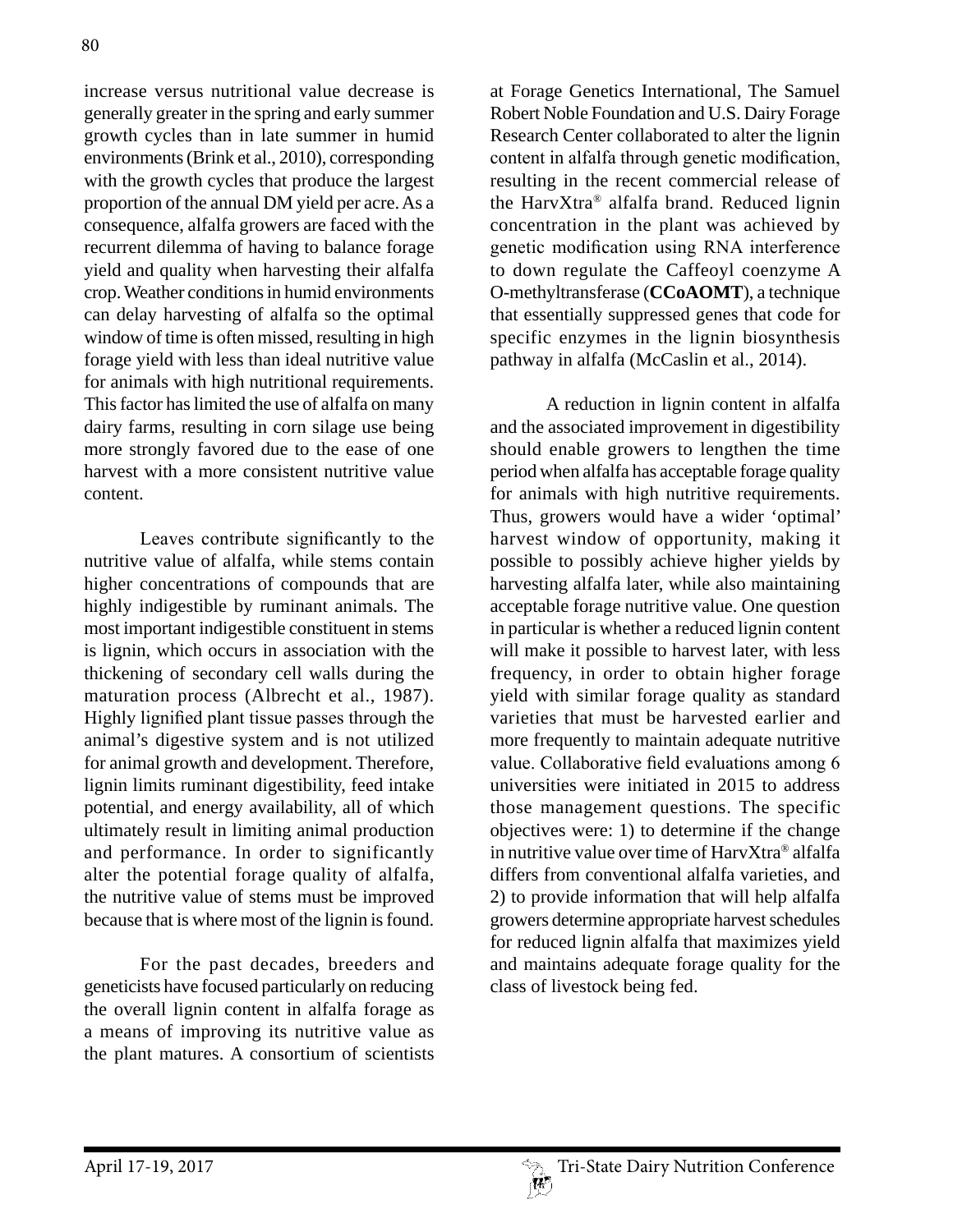### **Experimental Approach**

Three alfalfa varieties ('HarvXtra-008' with the reduced lignin trait, '54R02' selected for high yield, and 'WL 355 RR' selected for high forage quality), were sown at 18 lb/acre of pure live seed in spring 2015 in 6 states (CA, KS, WI, MI, OH, and PA). Fertilizer applications were made at each location according to state recommendations based on soil test results. Herbicide, insecticide, and fungicide treatments were applied as needed to control weeds, insects, and foliar diseases, respectively. Two experiments were established using a randomized complete-block design with a split plot restriction on treatment randomization, with 4 replications.

The first experiment was designed to focus on the change in forage nutritive value over time within a growth cycle for the 3 varieties. Plots in Experiment I were arranged so that a given growth cycle was the main plot factor and alfalfa varieties were the subplot factor. The first growth of the seeding year was clipped off and discarded to avoid differences in development during establishment. Beginning with the second growth cycle in the seeding year, one main plot (containing all varieties) in each replication was sampled by hand clipping forage samples to 2-inch stubble on day 20, 23, 27, 30, 34, and 37 of regrowth from the previous date of cutting. A different whole plot, not sampled previously, was used in the third growth cycle of the seeding year to avoid any variation in alfalfa regrowth caused by variable clipping dates within previously sampled plots. The forage samples were dried in a force air oven, ground, and analyzed for nutritive value using calibrated near infrared reflectance spectroscopy (**NIRS**) equations. The following nutritive value traits are reported here: ADL, NDF, NDFD, relative forage quality (**RFQ**), and crude protein (**CP**) concentration.

The second experiment evaluated harvest schedule effects on yield and nutritive value of the 3 alfalfa varieties. As in the first experiment, the first growth of the seeding year was clipped off and no data were collected. For the second and third growth cycles in the seeding year (2015), plots were arranged so that harvest schedules (28-, 33-, and 38-day intervals) were the main plots and alfalfa varieties were the subplots. Before each harvest, a 0.6 to 1.0 lb sample was hand clipped from plots to be harvested and the fresh weight was recorded. The samples were dried and weighed to determine DM percentage, then ground and analyzed for nutritive value using calibrated NIRS equations. Plots were clipped to a 2-inch stubble and DM yields were calculated. A forage plot harvester was used to cut and weigh plot fresh weights that were converted to dry weights for determination of DM yield.

## **Results**

The reduced lignin variety HarvXtra-008 was consistently higher in forage nutritive value (lower ADL and NDF; higher NDFD, RFQ, and CP) than the other 2 varieties across all states and both growth cycles measured in 2015 (Table 1). HarvXtra-008 had about 20% less ADL and 12% higher NDFD compared with the 2 other varieties.

As expected, nutritive value declined for all varieties during regrowth in both growth cycles sampled (Figure 1). Differences among varieties for NDFD were relatively consistent over the periods sampled. HarvXtra-008 maintained about a 7 to 10 day advantage in NDFD compared with the 2 other varieties. In other words, HarvXtra-008 harvested with 37 days of regrowth had the same NDFD level as the other varieties harvested on day 27 to 30 of regrowth.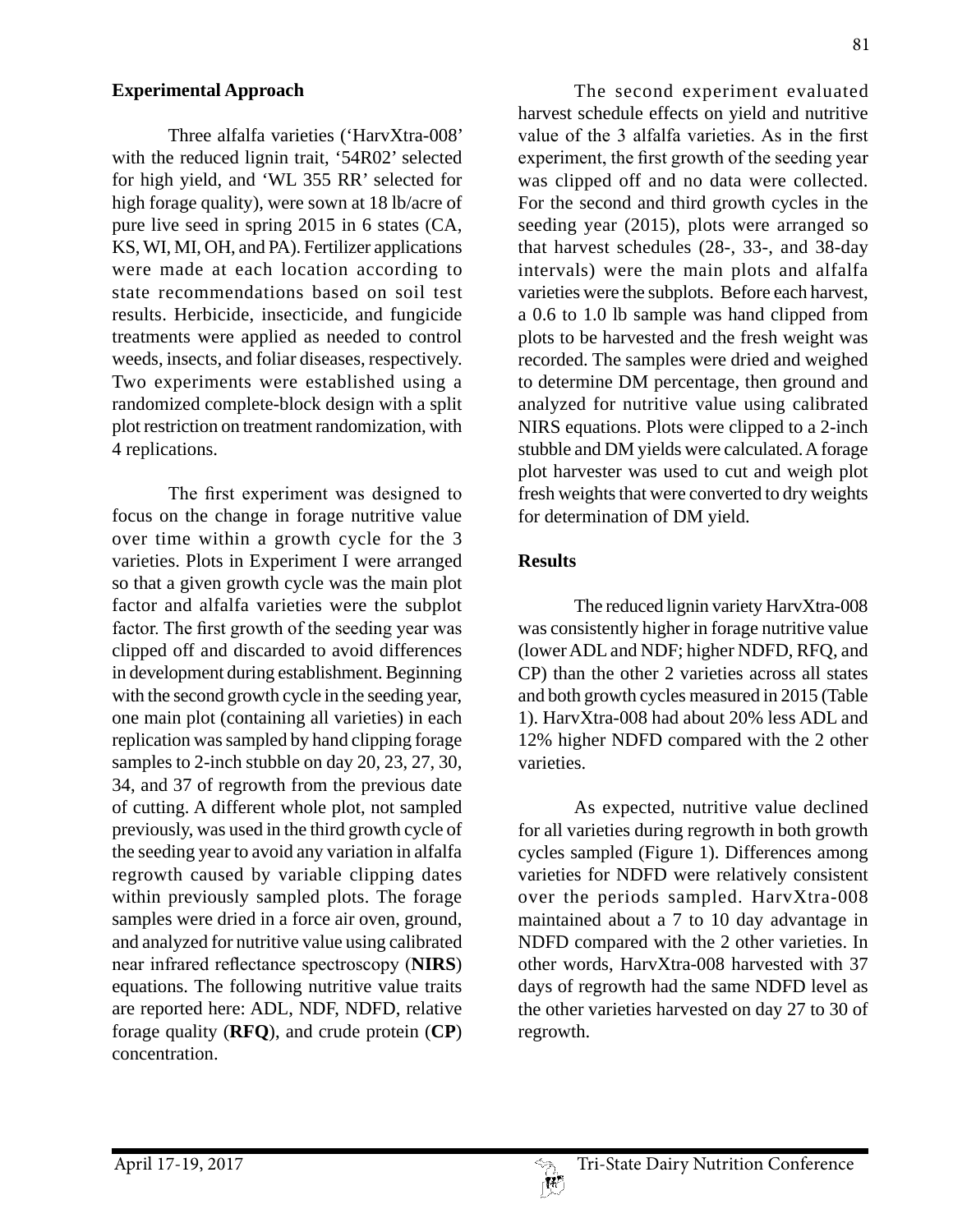82

Nutritive value data from the harvest schedule study (Figure 2) confirmed what had been observed in Experiment 1. HarvXtra-008 contained lower ADL and NDF concentrations than 54R02 and WL 355 RR averaged across sites, harvest intervals, and cuttings ( $P < 0.05$ , Figure 2). Consequently, NDFD was greater for HarvXtra-008 than for the other varieties  $(P < 0.05)$ . Average ADL, NDF, and NDFD of HarvXtra-008 cut on a 38-day interval were equivalent to or better than values for the other varieties cut on a 28-day interval ( $P < 0.05$ , Figure 2). These results support the idea that HarvXtra-008 has a longer harvest window for achieving excellent forage quality.

When HarvXtra-008 was compared with the average of 54R02 and WL 355 RR across all sites and cuttings in the seeding year harvest schedule study, it averaged 15% less ADL (4.3 vs. 5.1 percentage units, respectively,  $P < 0.05$ ), 9% greater NDFD (52.4 vs. 48.2 percentage units,  $P < 0.05$ ), and 5% lower NDF (29.6 vs. 31.5 units,  $P < 0.05$ ).

Across sites and cuttings, total alfalfa yield in the seeding year general increased with harvest interval for all varieties, as expected (Figure 3). HarvXtra-008 yielded about 8% less (P < 0.05) than 54R02 and WL 355 RR when averaged across all harvest schedules, but the difference was most apparent for the 33 and 38-day schedules. HarvXtra-008 cut on the 38-day schedule yielded similarly to the other 2 varieties cut on the 33-day and more than the 2 other varieties cut on the 28-day schedules.

# **Summary**

The transgenic reduced-lignin alfalfa variety HarvXtra-008 maintained lower lignin and NDF contents and greater NDFD than the 2 other varieties during the seeding year. The transgenic HarvXtra-008 reduced lignin variety

maintained high nutritive value for 7 to 10 days longer than the other 2 alfalfa varieties. This trait represents a significant new tool for alfalfa growers. The results with HarvXtra-008 are very promising for alfalfa growers who want to maintain adequate forage nutritive value when harvesting less frequently, or when weather systems delay harvest. The results are also very promising for those who want to achieve higher forage nutritive value while harvesting on their normal harvest frequency, because HarvXtra-008 was consistently higher in nutritive value on any given harvest date than the other varieties (one of which was characterized as a "high quality" variety). The studies reported here were continued in 2016 (results are being processed and analyzed). The reduced lignin trait and forage yield levels will likely improve with continued breeding progress. More years of data from these and similar studies along with onfarm evaluations will demonstrate how harvest interval affects nutritive value, yield, stand persistence, and profitability of alfalfa with the reduced lignin transgenic trait and will clarify optimal harvest strategies for alfalfa growers using this new tool.

# **References**

Albrecht, K.A., W.F. Wedin, and D.R. Buxton. 1987. Cell-well composition and digestibility of alfalfa stems and leaves. Crop Sci. 27:735-741.

Brink, G., M. Hall, G. Shewmaker, D. Undersander, N. Martin, and R. Walgenbach. 2010. Changes in alfalfa yield and nutritive value within individual harvest periods. Agron. J. 102:1274-1282.

McCaslin, M., P. Reisen, and J. Ho. 2014. New strategies for forage quality improvement in alfalfa. In: Proc. California Alfalfa, Forage, and Grain Symp., 44th, Long Beach, CA. 10-12 Dec. 2014. UC Cooperative Extension, Davis, CA.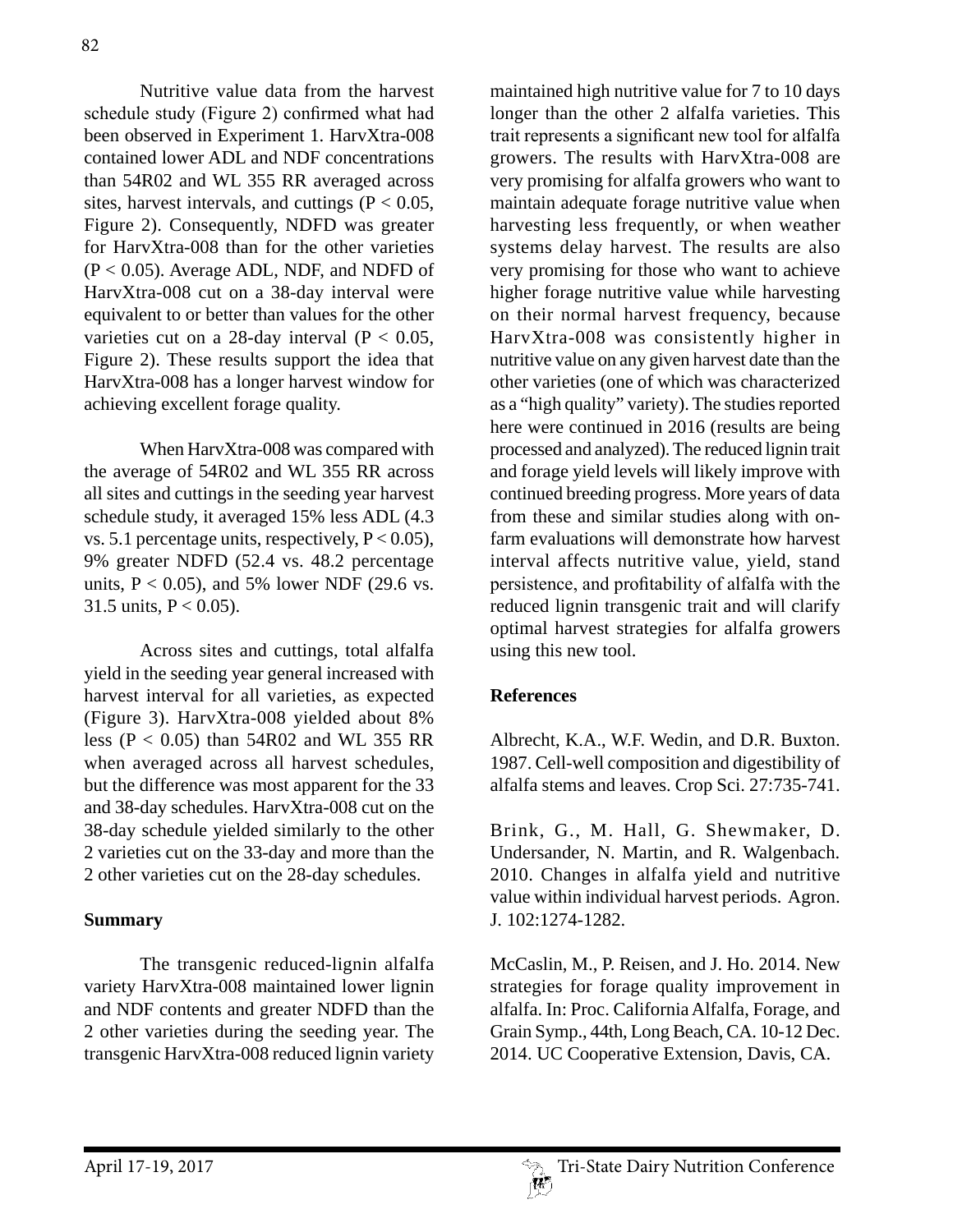| Variety         | ADL, %           | NDFD, %           | NDF, $%$          | <b>RFO</b>       | $CP. \%$          |  |
|-----------------|------------------|-------------------|-------------------|------------------|-------------------|--|
| HarvXtra-008    | 4.0 <sup>b</sup> | $55.5^{\circ}$    | $26.7^\circ$      | 297 <sup>a</sup> | $26.4^{\circ}$    |  |
| <b>WL355 RR</b> | 4.9 <sup>a</sup> | 51.0 <sup>b</sup> | 28.7 <sup>b</sup> | 262 <sup>b</sup> | 25.8 <sup>b</sup> |  |
| 54R02           | 5.0 <sup>a</sup> | 50.1 <sup>b</sup> | $30.5^{\circ}$    | 243 <sup>c</sup> | $25.0^\circ$      |  |

Table 1. Forage nutritive value of 3 alfalfa varieties averaged over 6 sampling dates during 2 growth cycles in the 2015 seeding year (average of 6 locations).<sup>1</sup>

<sup>abc</sup>Values followed by different letters are significantly different at  $P = 0.05$ .

 $1$ ADL = Acid detergent lignin, NDF = neutral detergent fiber, NDFD = NDF digestibility,

 $RFC$  = relative forage quality, and  $CP$  = crude protein.

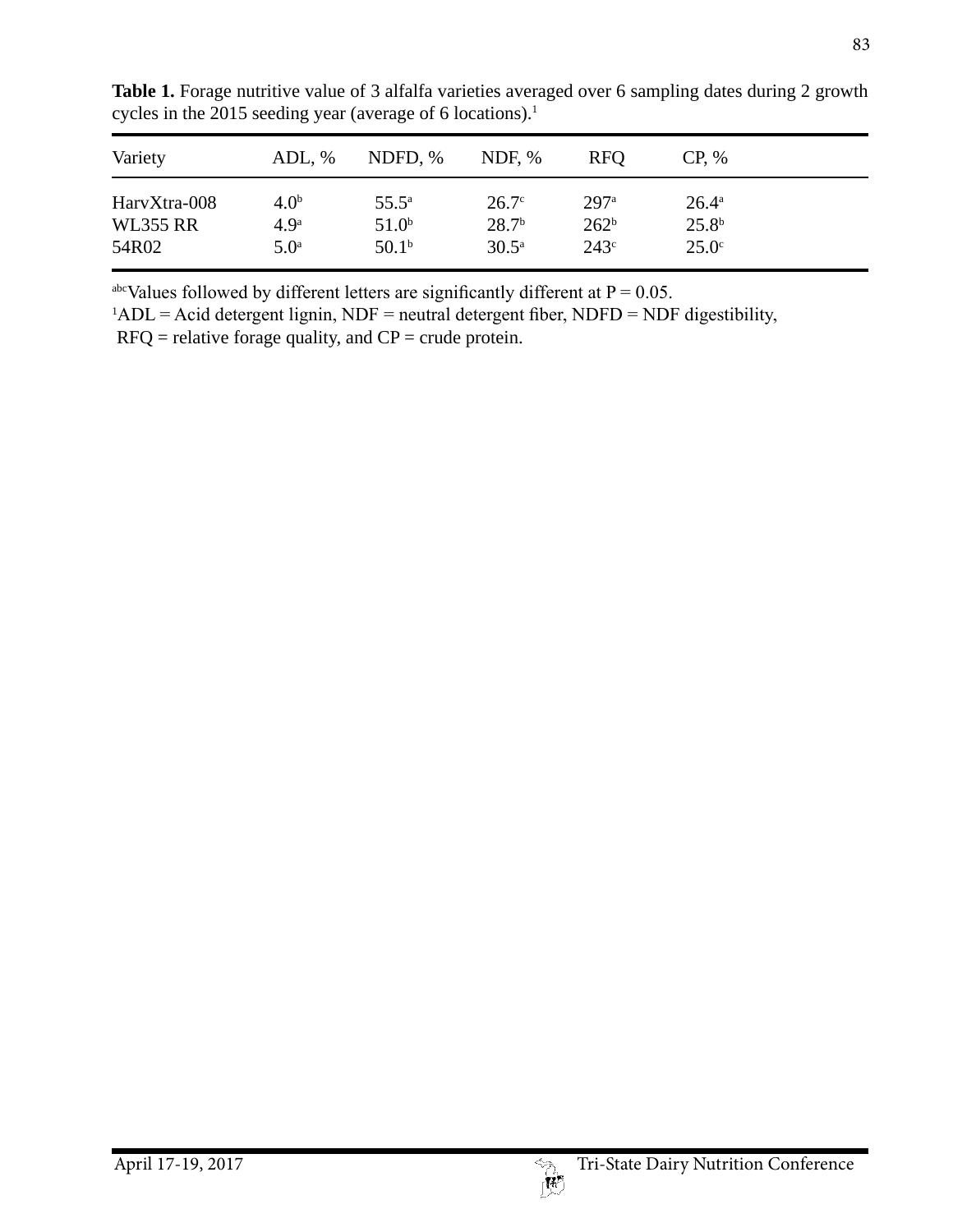

**Figure 1.** Neutral detergent fiber digestibility (**NDFD**) of 3 alfalfa cultivars during the second and third growth cycles in the 2015 seeding year (averaged over 6 locations).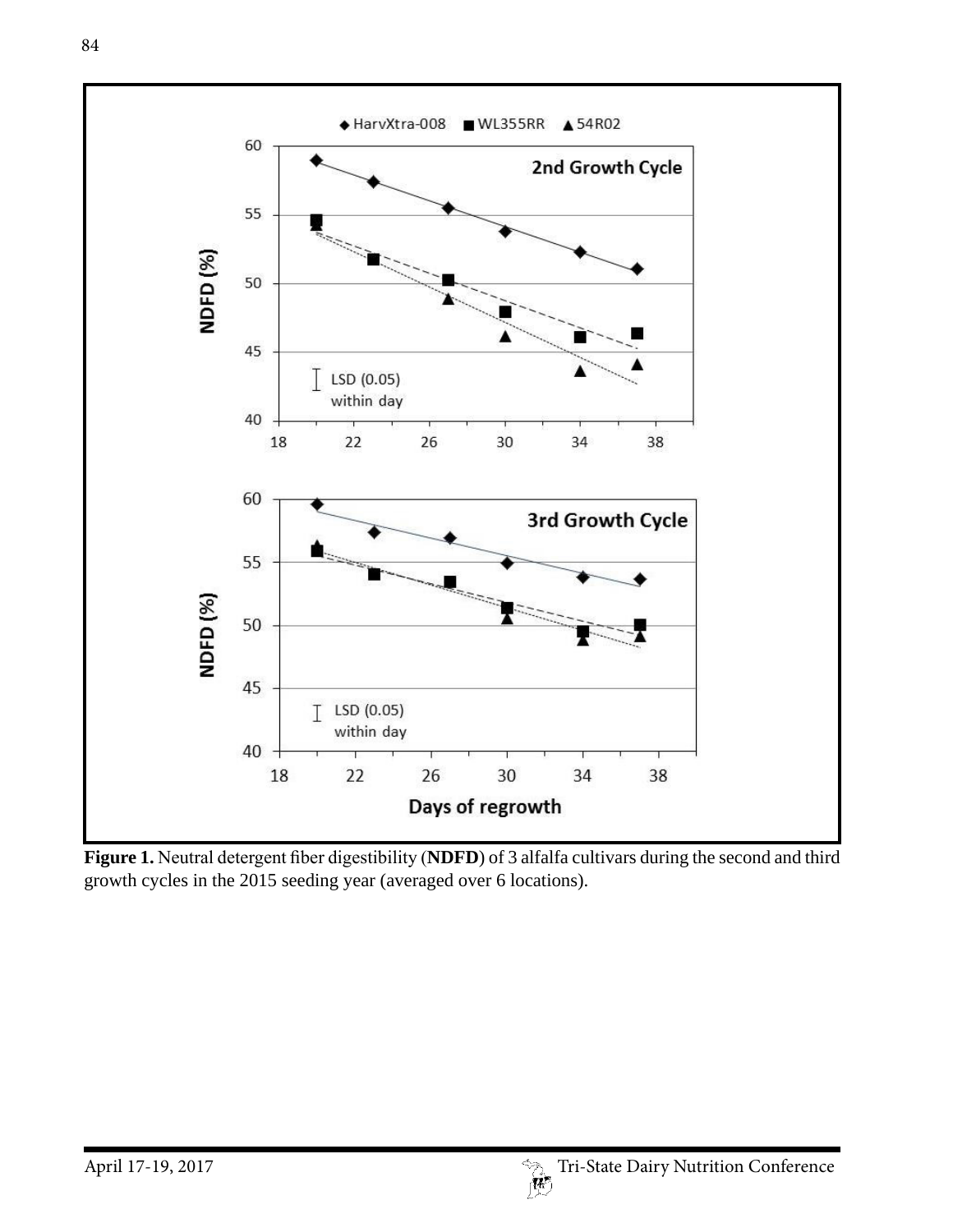

**Figure 2.** Average acid detergent lignin (**ADL**) and NDF concentrations and NDF digestibility (**NDFD**) of 3 alfalfa varieties harvested on 28, 33, and 38 day intervals in the 2015 seeding year (averaged over 2 harvests and 6 locations).